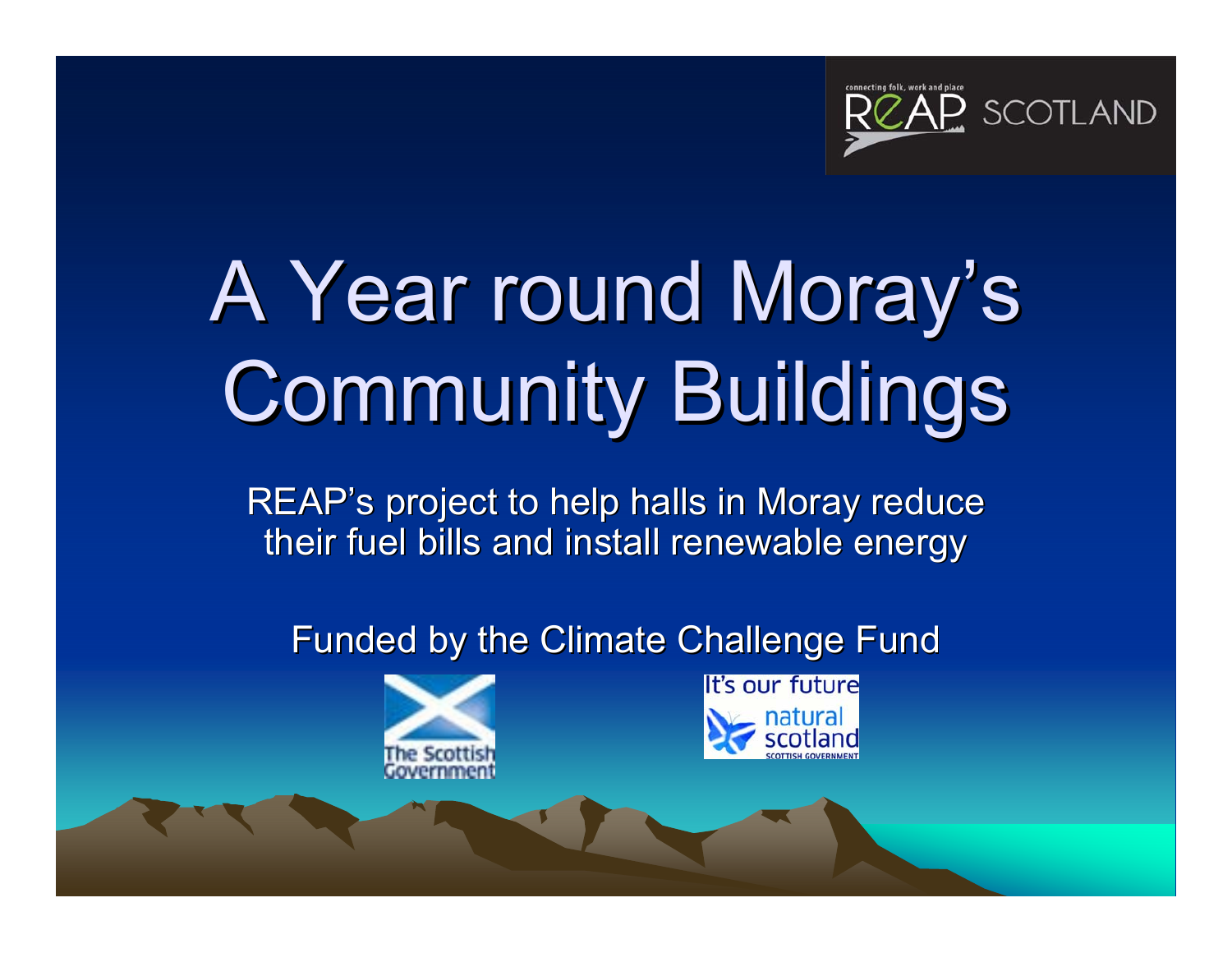

#### **The Inspiration**



Newmill Hall Boiler, near Keith

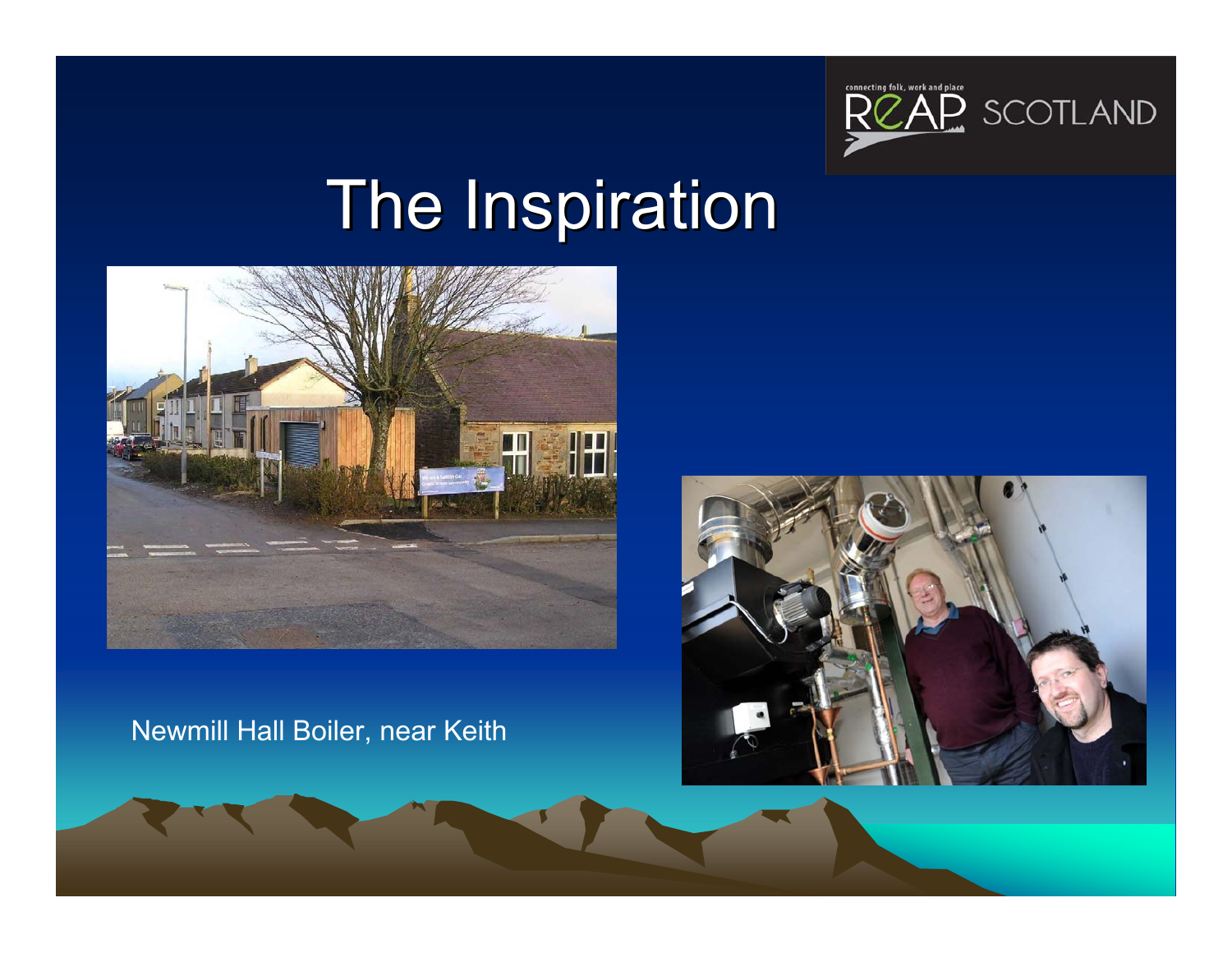



#### Crawling through torch-lit lofts

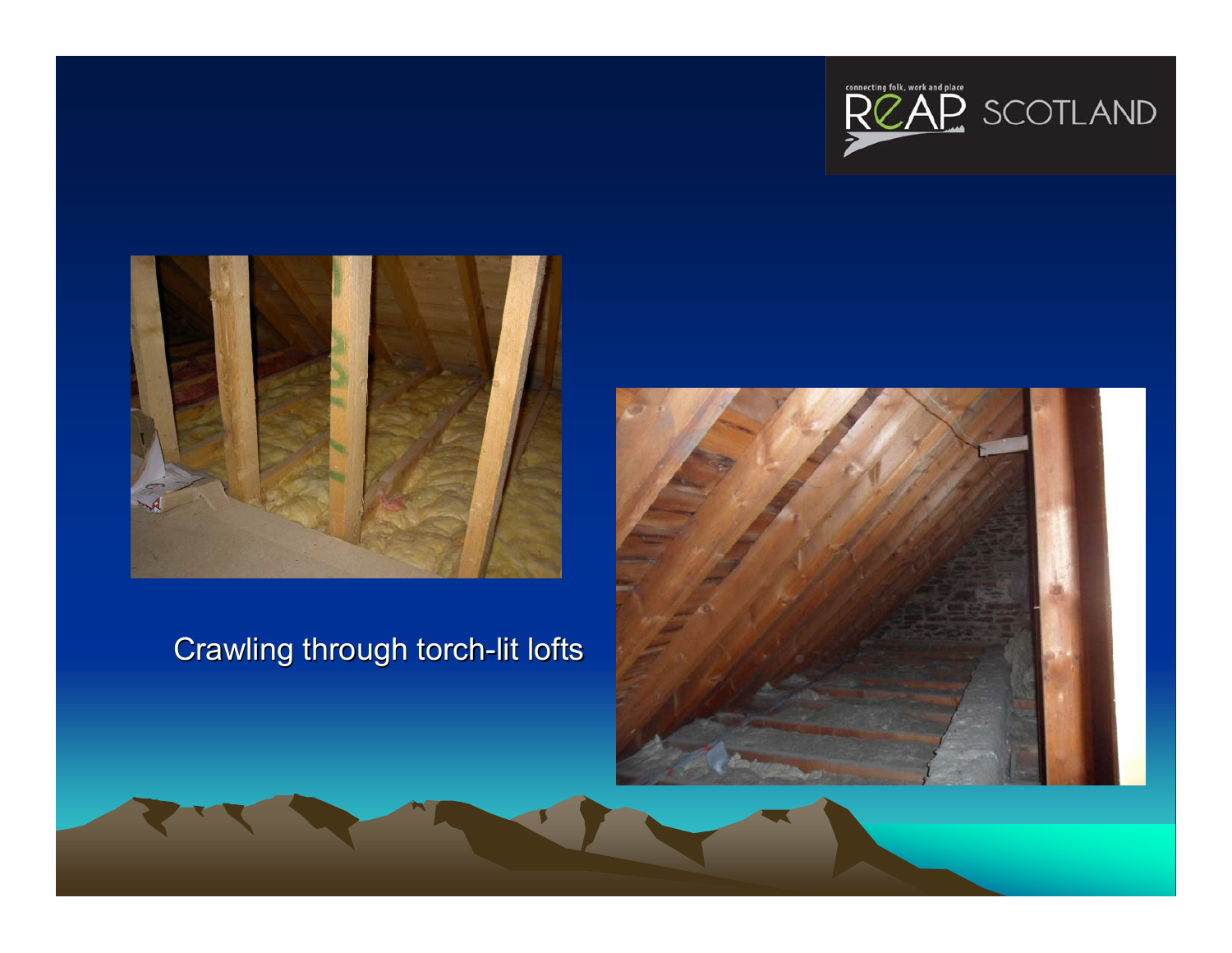

#### Visiting Halls of all shapes, ages and Visiting Halls of all shapes, ages and sizes



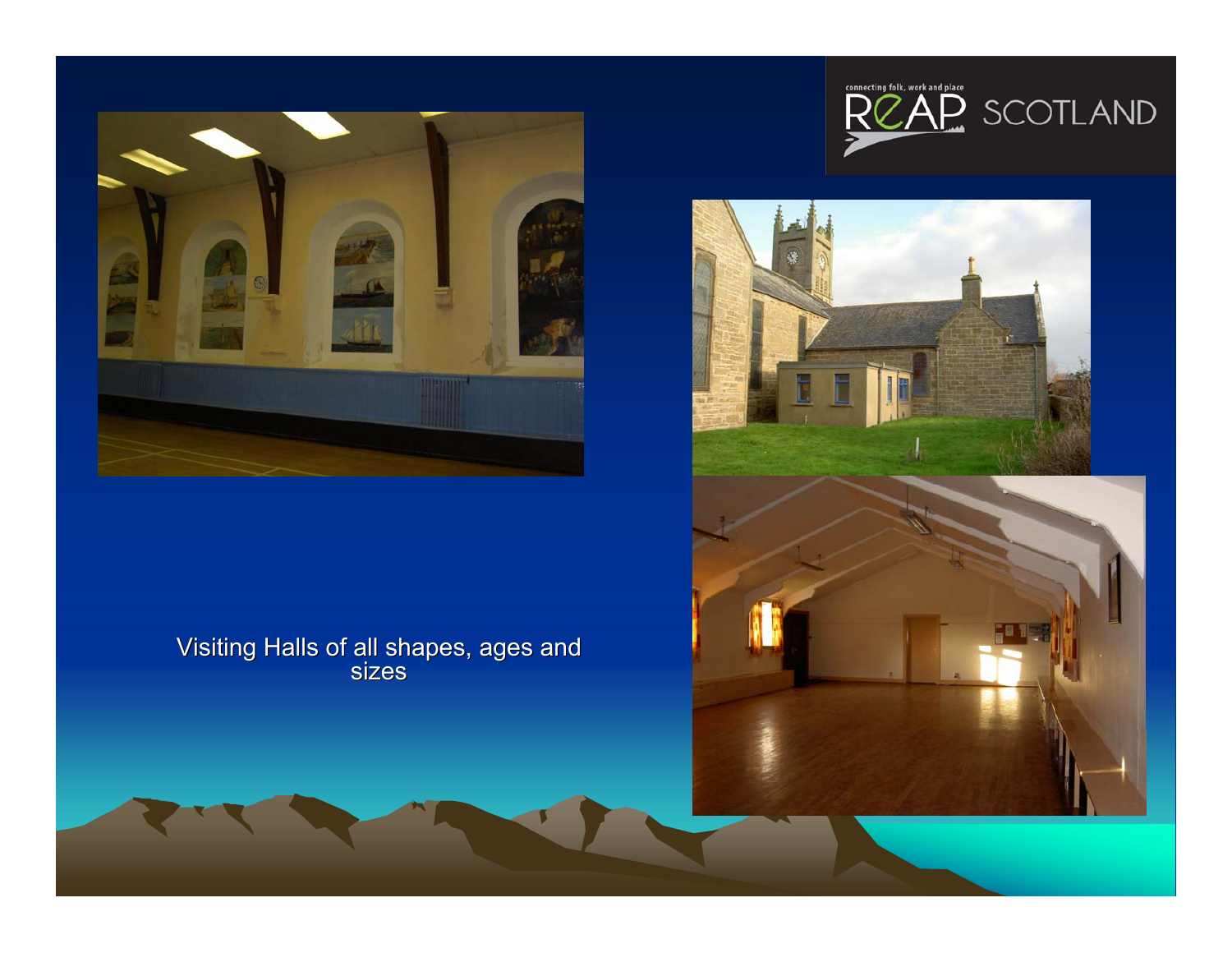Meeting hard-working<br>folk who want to keep their local buildings<br>going for the<br>community



 $\mathcal{L}$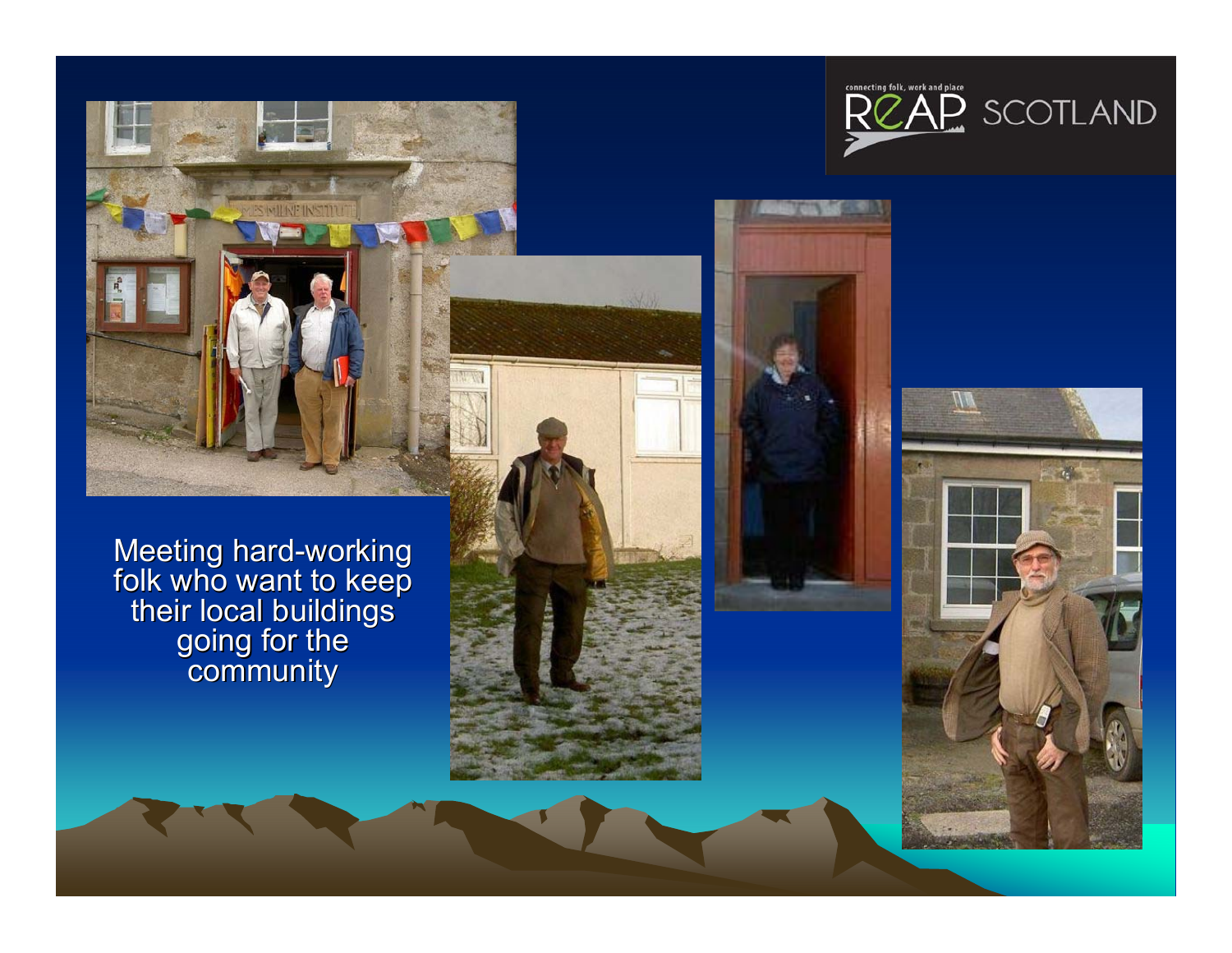

#### 28 Halls contacted REAP for help 20 halls surveyed in detail 20 halls surveyed in detail

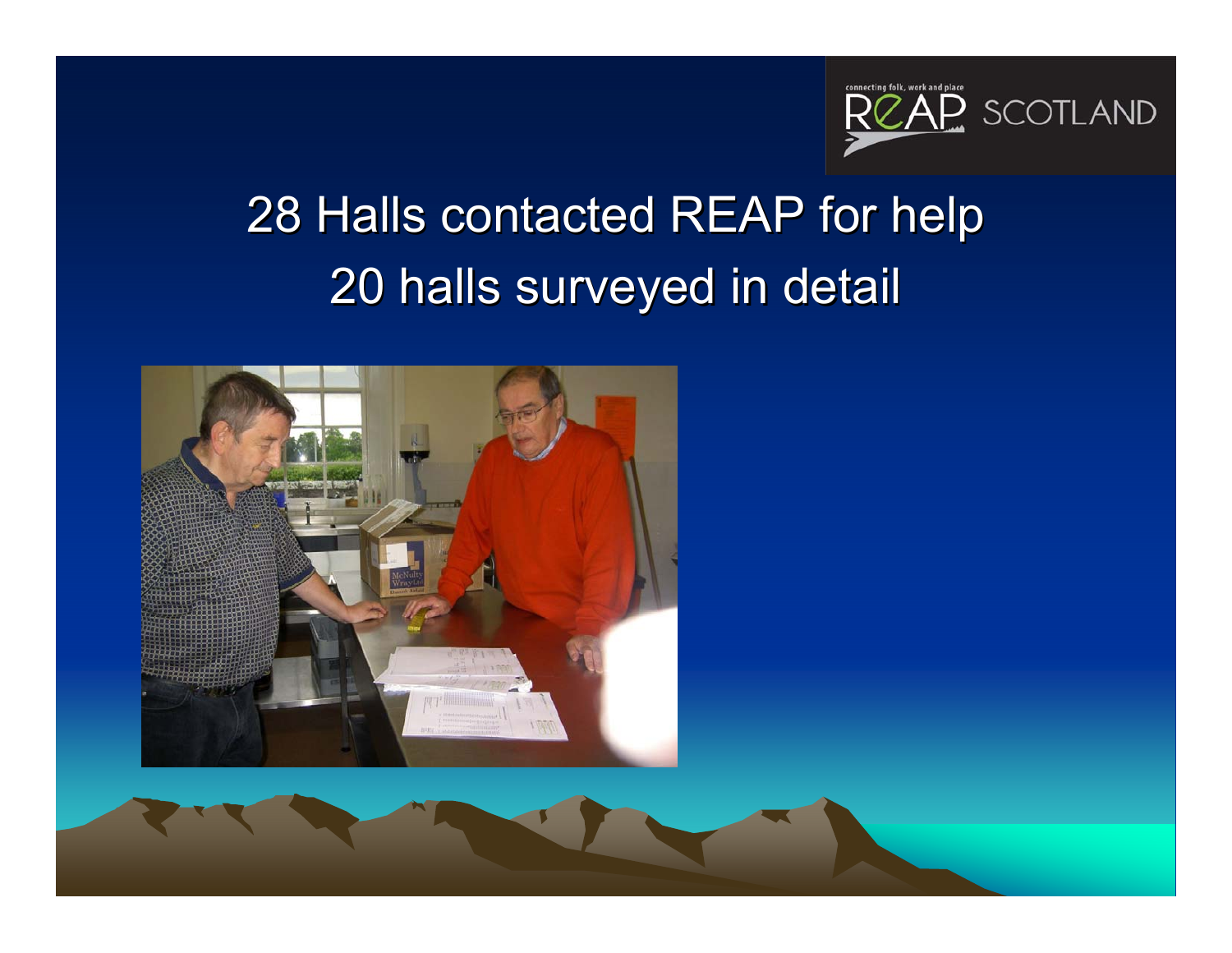

## Insulation and Energy **Saving**

•Checking tariffs •Getting a loft survey and installing insulation •Checking for any cavity walls •Checking double glazing  $\cdot$  $\mathcal{L}_{\mathcal{A}}$  , where  $\mathcal{L}_{\mathcal{A}}$  is the set of the set of the set of the set of the set of the set of the set of the set of the set of the set of the set of the set of the set of the set of the set of the set of the king double glazing – door lights and<br>roof lights •Draught proofing •Checking appliances •Checking water heaters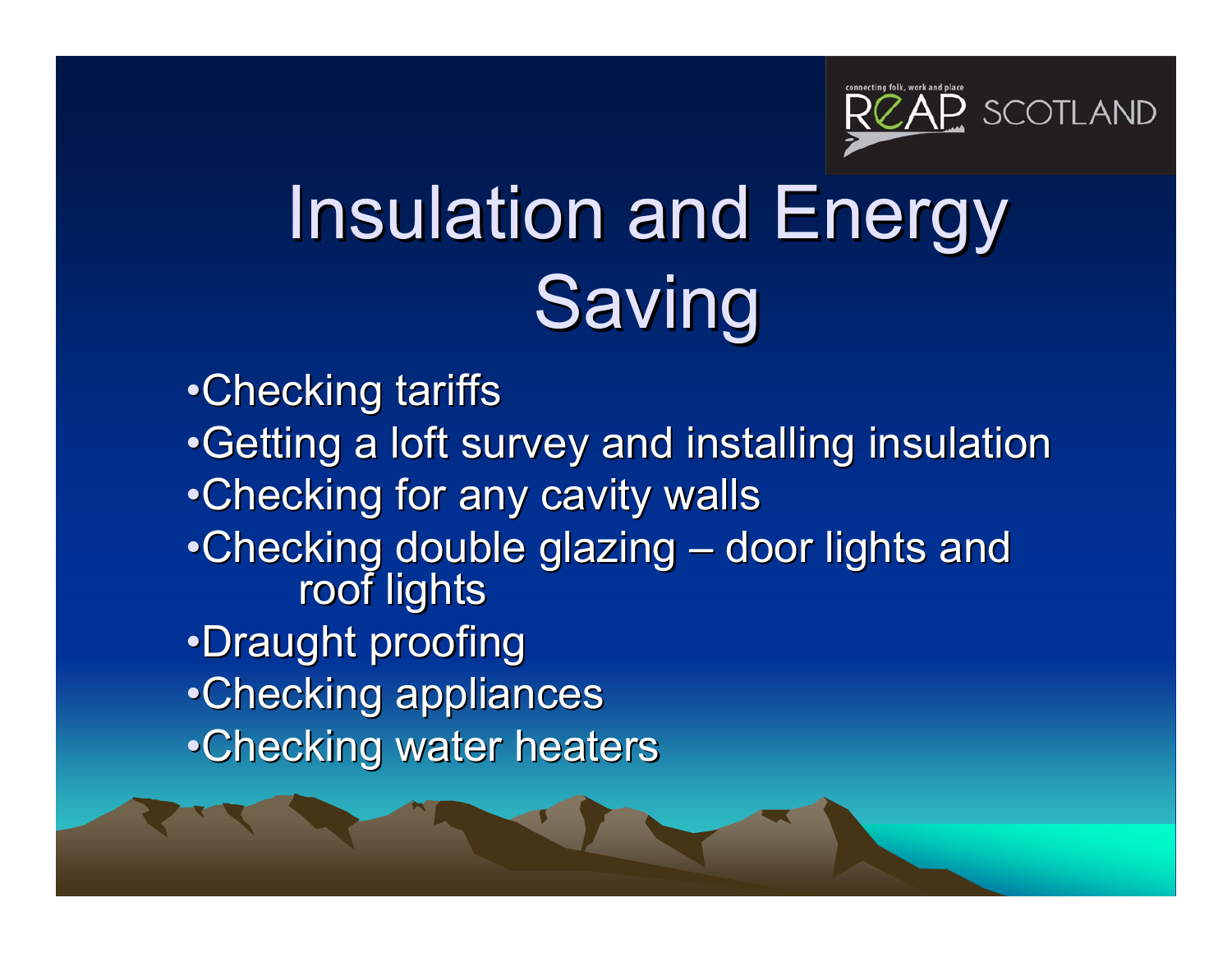

### **Energy Saving Results**

6 halls insulated so far 5 further halls awaiting surveys/funding 1 boiler replaced 1 set of skylights secondary glazed Total Carbon Saved: approx. 10 tonnes per year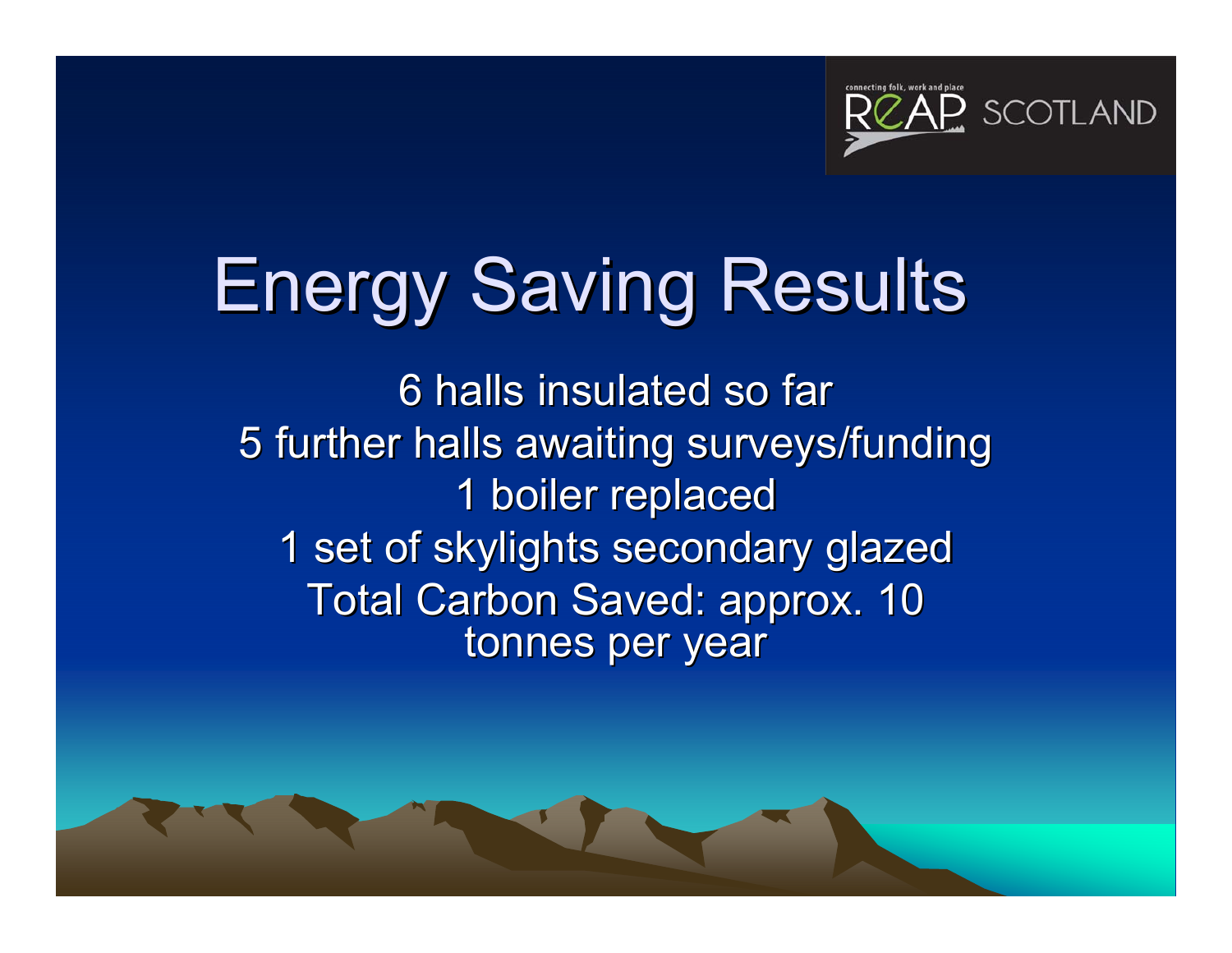

## Renewables

Checking out each hall for possibilities for<br>Checking out each hall for possibilities for Ground outside? Yes – ground source heat pumps, biomass, wind, ground source heat pumps, biomass, wind, hydro No –– solar panels, air source heat pumps, biomass Available finance, committee capacity, planning, Available finance, committee capacity, planning, wiring Specifics for each renewable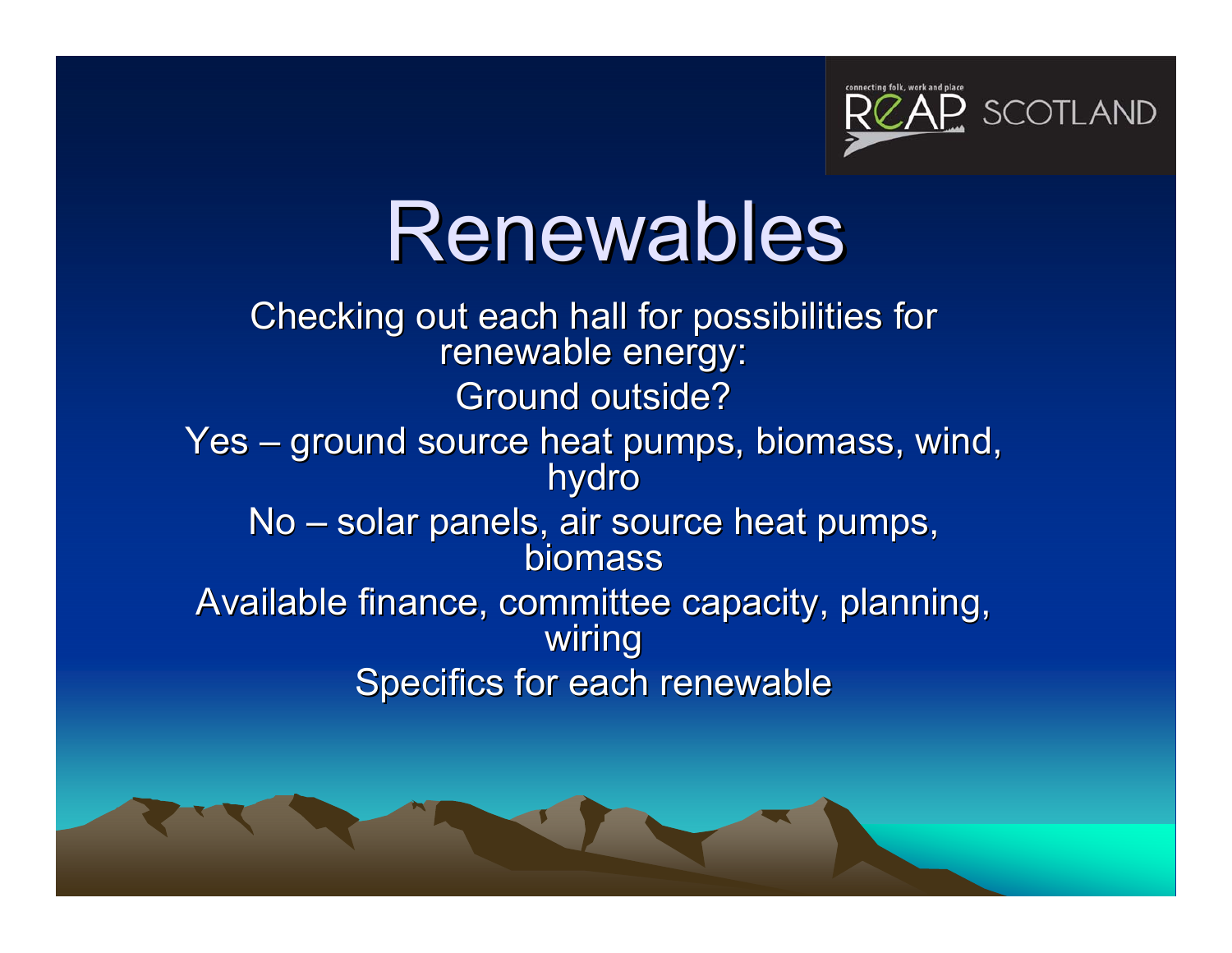

## Renewables

8 Halls referred for a free REAP solar survey Advised on a hydro project Advised on 2 biomass boilers with district heating schemes Visited best practice elsewhere  $\cdot$ –– wind, air-to air heat pumps, Eigg Attended 3 renewables conferences Qualified in renewables SVQ Qualified in renewables SVQ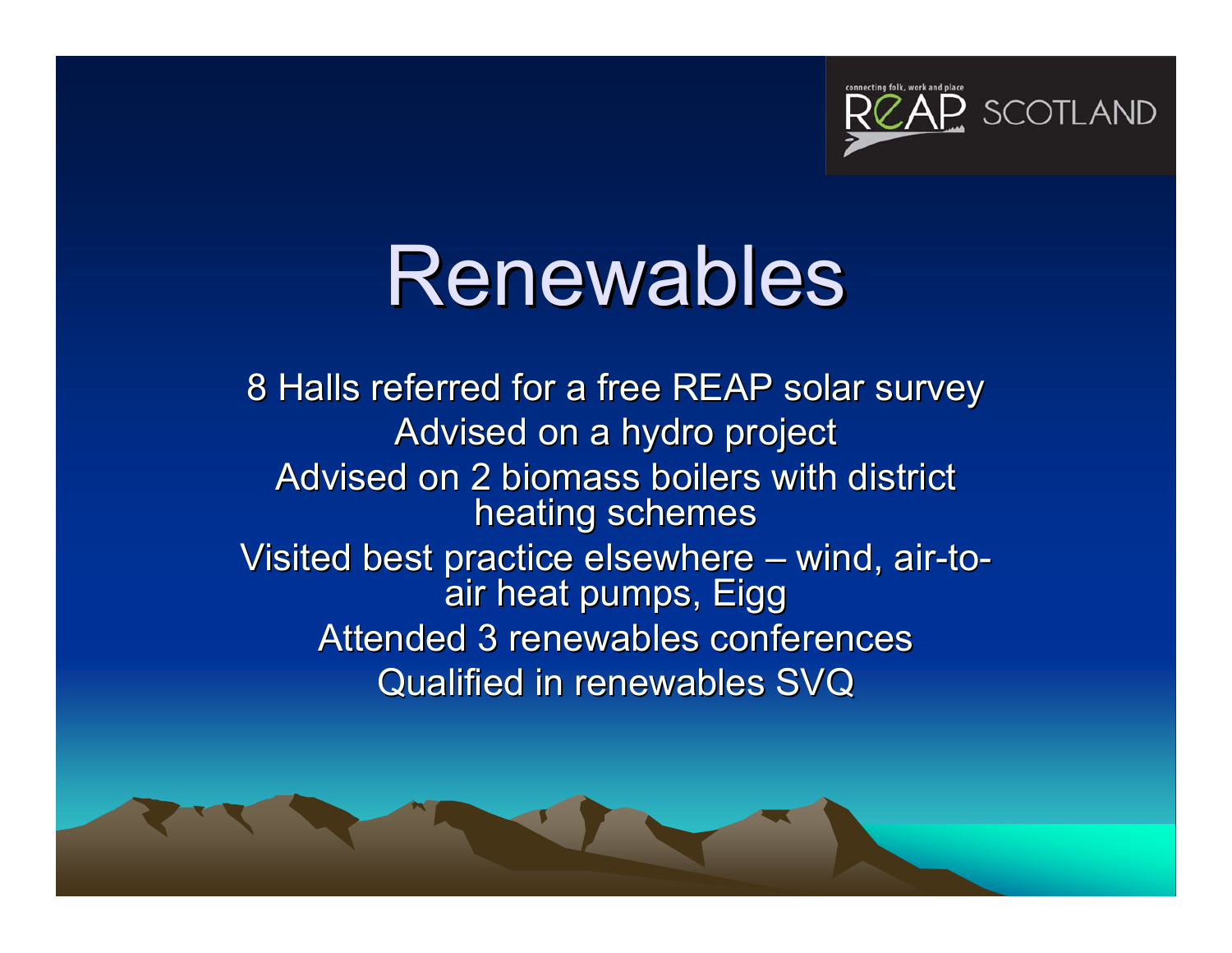

The roof on the left at<br>Findhorn Village Centre<br>would be just right for solar<br>panels. The one on the right at<br>Garmouth may have shading<br>problems





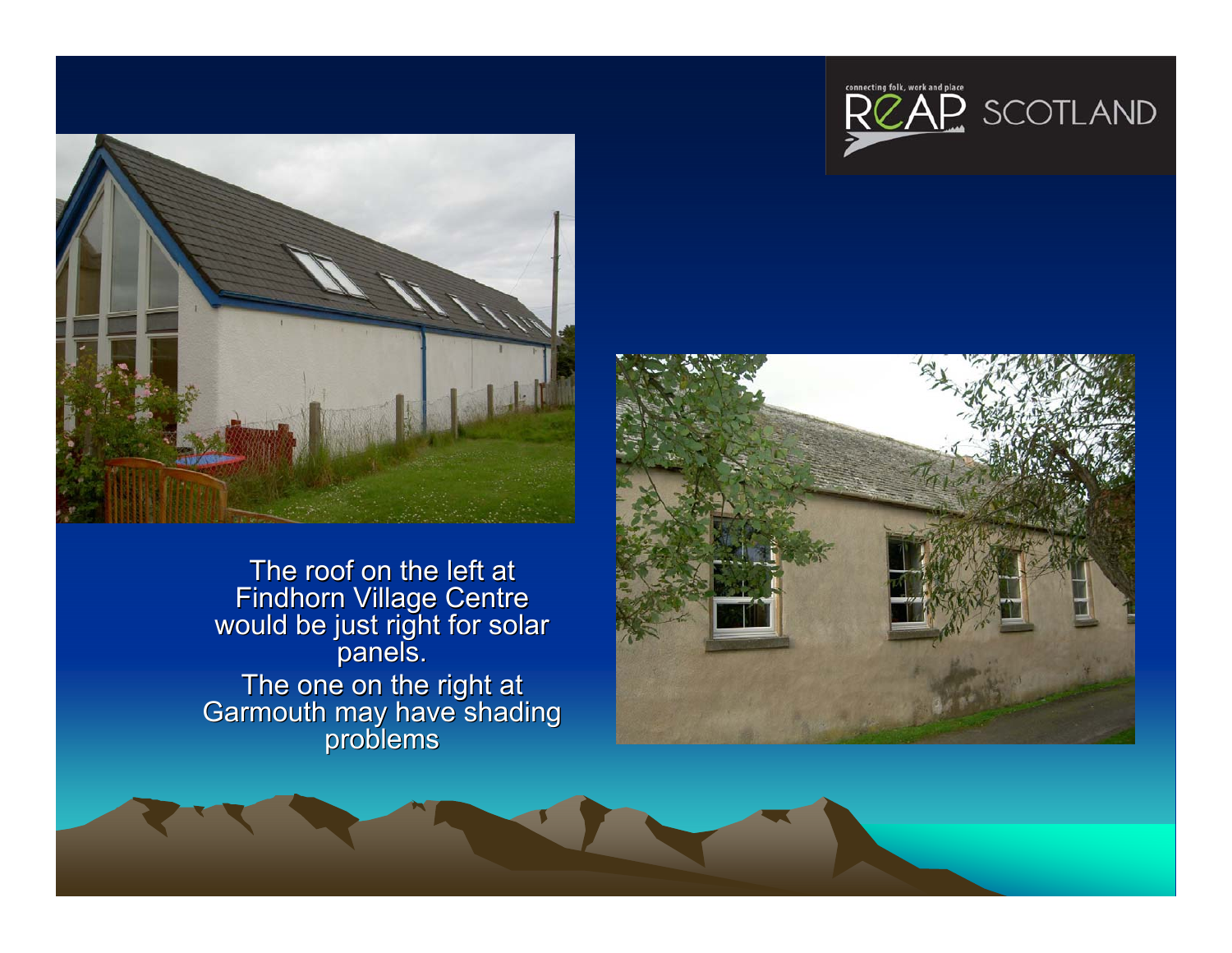



# Success!

Dufftown Memorial Hall goes for future income, sustainability and energy savings and installs solar panels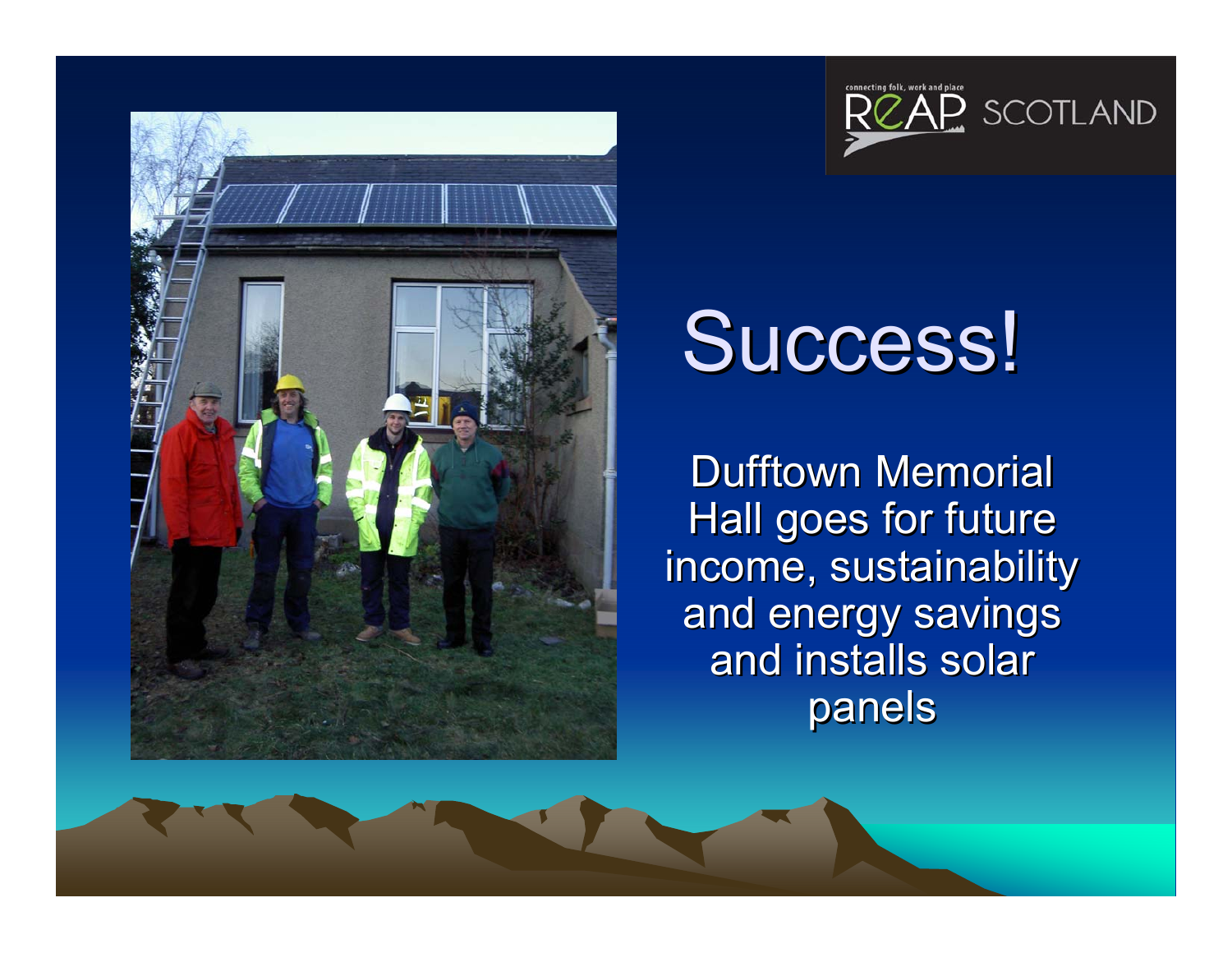



#### Knockando Hydro Project and Lhanbryde District<br>Heating scheme ?

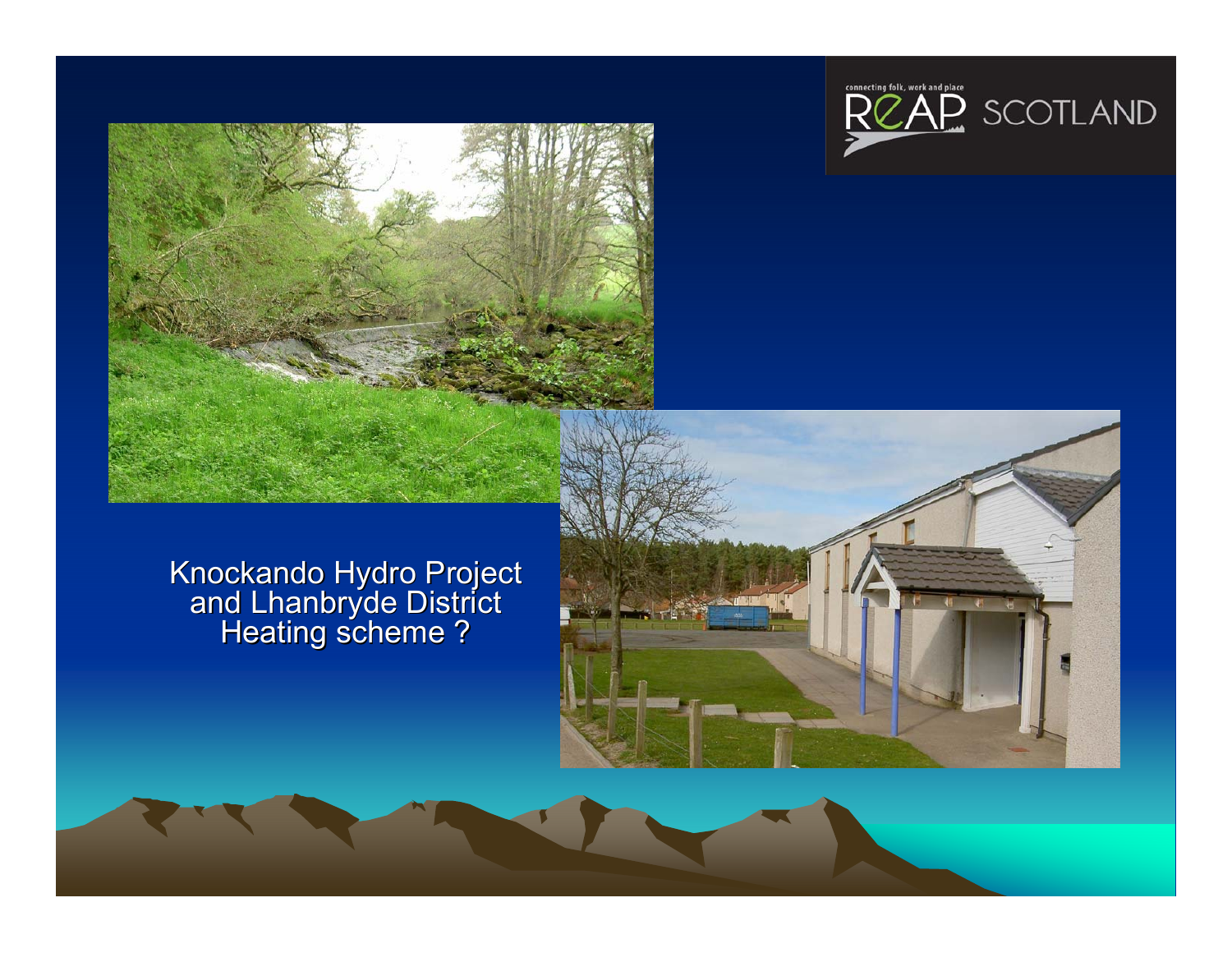

## Renewable **Installation Results** 2 Halls install solar photovoltaic 2 Halls install solar photovoltaic Panels2.4 tonnes CO2 saved

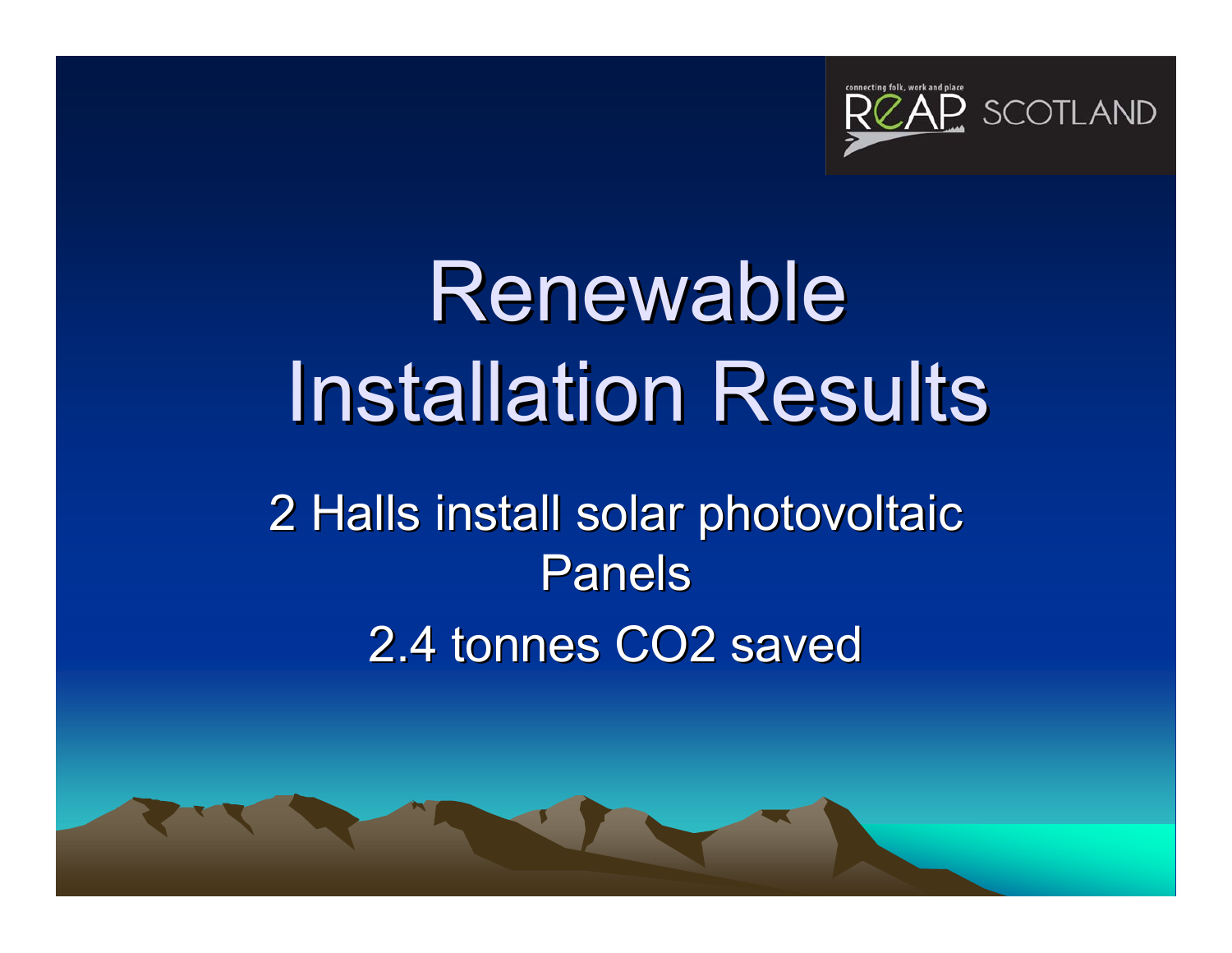

# The Future?

- $\boldsymbol{\cdot}$  Your local Community Hall is where 'community' happens
- $\bullet$  From cradle to grave!
- $\bullet$  Halls need funding to make their aspirations possible
- Hall committees have a lot of expertise but are often short of time
- Huge commitment and stress to apply for funding, legal requirements

• Halls need Help!

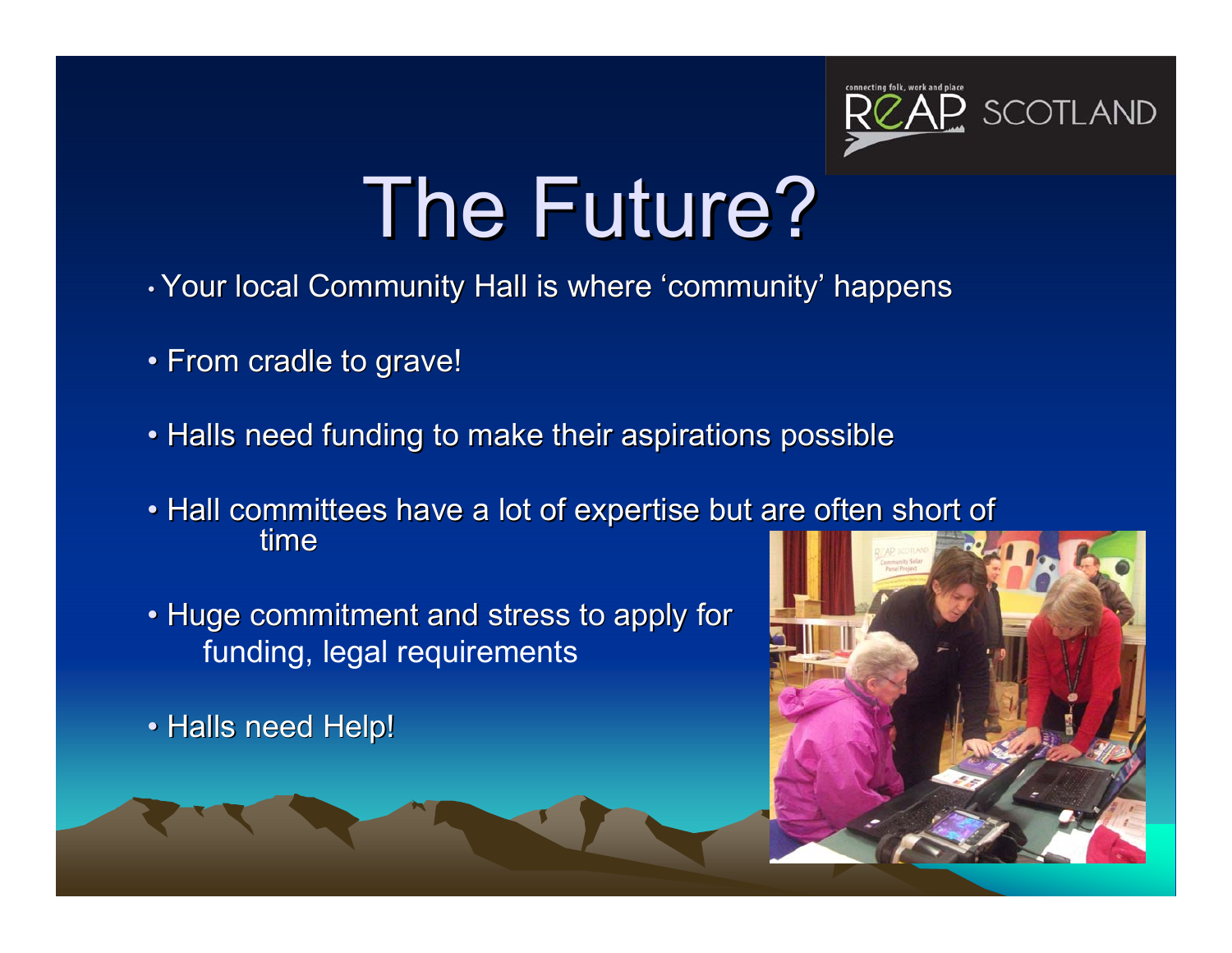

#### REAP's Community Energy Guide: 'Energising Community Halls'



Practical help for halls and communities on energy saving,<br>renewable energy, funding and<br>available help Available today and on our website www.reapscotland.org.uk